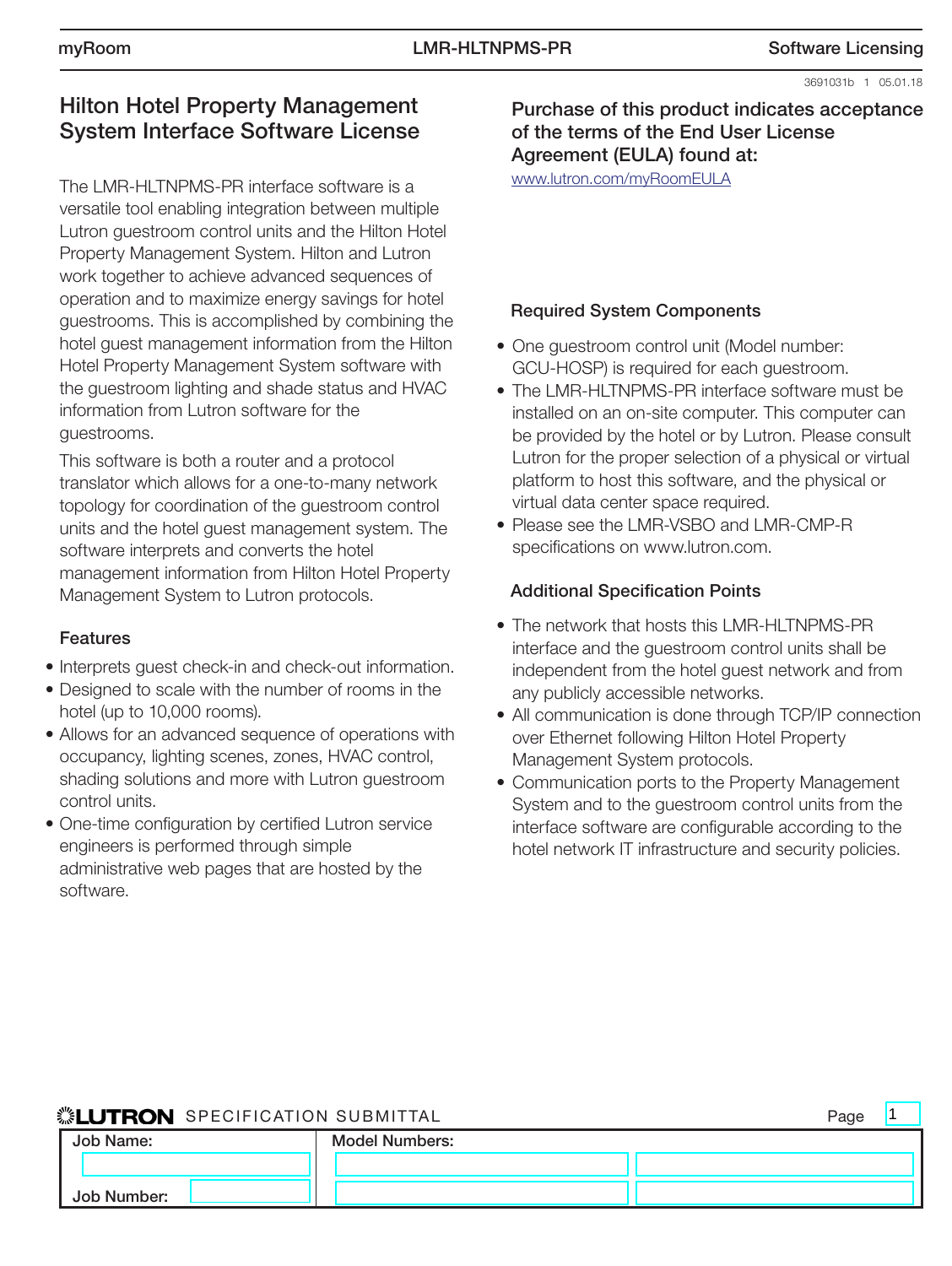#### Lutron System Requirements

 Only the Lutron myRoom plus system is compatible with the Hilton Hotel Property Management System. The Lutron myRoom plus system BOM must include the following:

- LMR-VSBO: myRoom server by others or
- LMR-CMP-R: myRoom plus server is provided by Lutron.
- LMR-HLTNPMS-PR: myRoom plus-Hilton Hotel Property Management System interface software licenses; one license required per guestroom.
- LMR-EO: myRoom plus networking requirements.

### Network Requirements

To ensure acceptable end-to-end system response time and a positive guest experience, the hotel network must meet the following requirements:

- The Lutron server and all GCU-HOSP units must share the same subnet on a dedicated VLAN.
- TCP communication must be allowed on the corresponding, configured port from the Lutron myRoom plus server to the Hilton Hotel Property Management System server.
- Follow all the requirements listed in the LMR-EO myRoom plus networking requirements document.

#### Commissioning Requirements

- Lutron shall be provided with the IP and port from which the Hilton Hotel Property Management System Server will be communicating.
- Lutron shall be provided with the exact, commissioned names for all Hilton Hotel Property Management System rooms.

### SPECIFICATION SUBMITTAL Page

| Job Name:   | <b>Model Numbers:</b> |  |
|-------------|-----------------------|--|
|             |                       |  |
| Job Number: |                       |  |

2